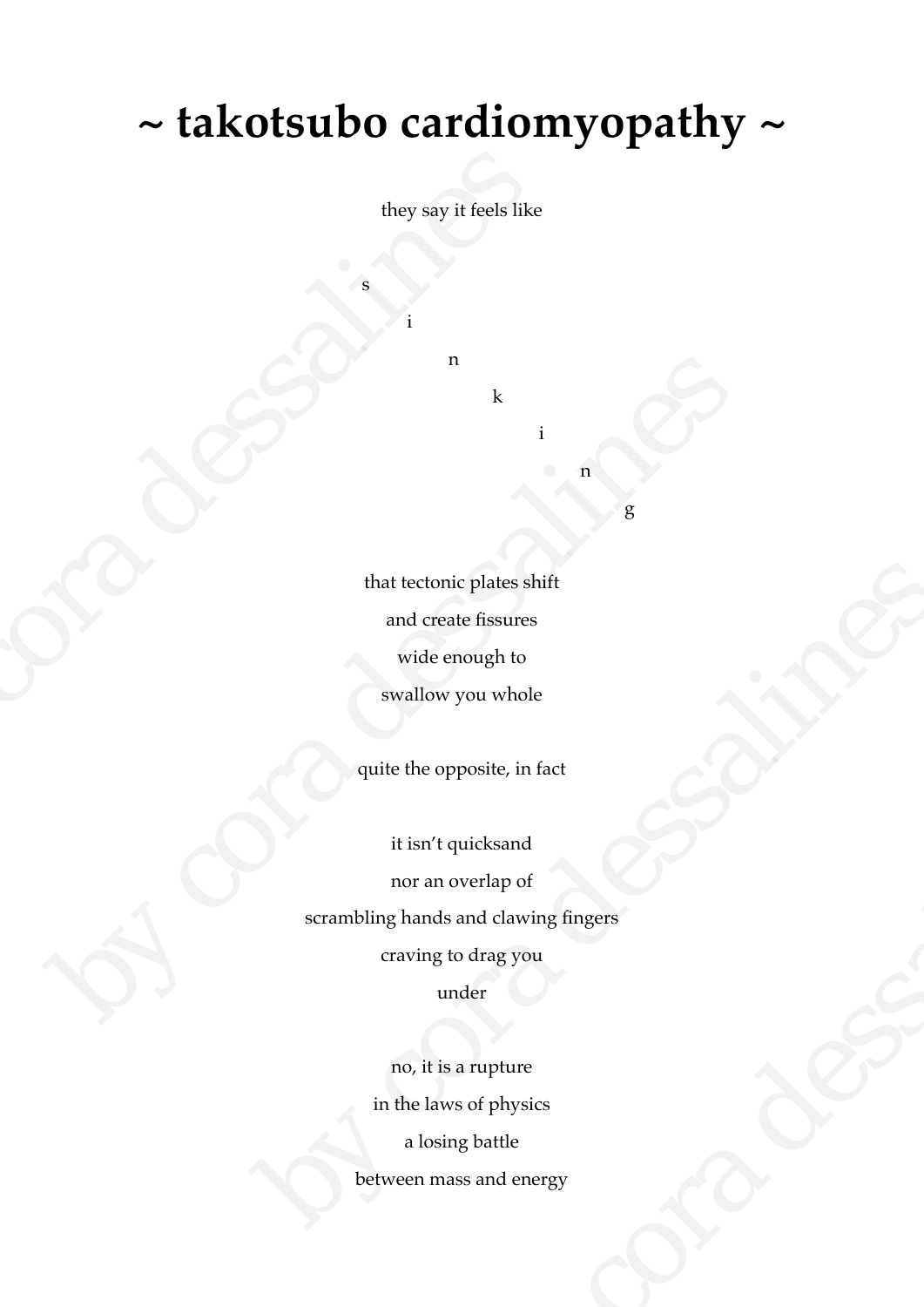where gravity knows

no bounds—

it is the feeling of your feet

g

n

i

t

and your body capsizing gnizispac

f

i

l

to mould with this wretched world in which you rise, climbing the clouds, it is the feeling of your fe<br>
is the feeling of your fe<br>
f<br>
f<br>
i<br>
and your body e<del>apsizing</del><br>
gnizispac<br>
to mould with<br>
this wretched world in whis<br>
you rise,<br>
climbing the douds,<br>
your head facing the groun

your head facing the ground

all the way

they say it feels like a cavernous well but the devil is a liar that chilly water is the fluid in your lungs, sib the build-up from elevating to such high altitudes by cora dessalines and your body experiences<br>
ganzispac<br>
to mould with<br>
this wretched world in which<br>
you rise,<br>
climbing the clouds,<br>
your head facing the ground<br>
all the way<br>
they say it feels like a cavernous well<br>
but the devil is a liar he clouds,<br>
mg the ground<br>
v. way<br>
ke a cavernous well<br>
evil is a liar<br>
fluid in your lungs, sib<br>
rom elevating to<br>
h altitudes<br>
oplets crystallise<br>
velashes and

where dew droplets crystallise on your eyelashes and